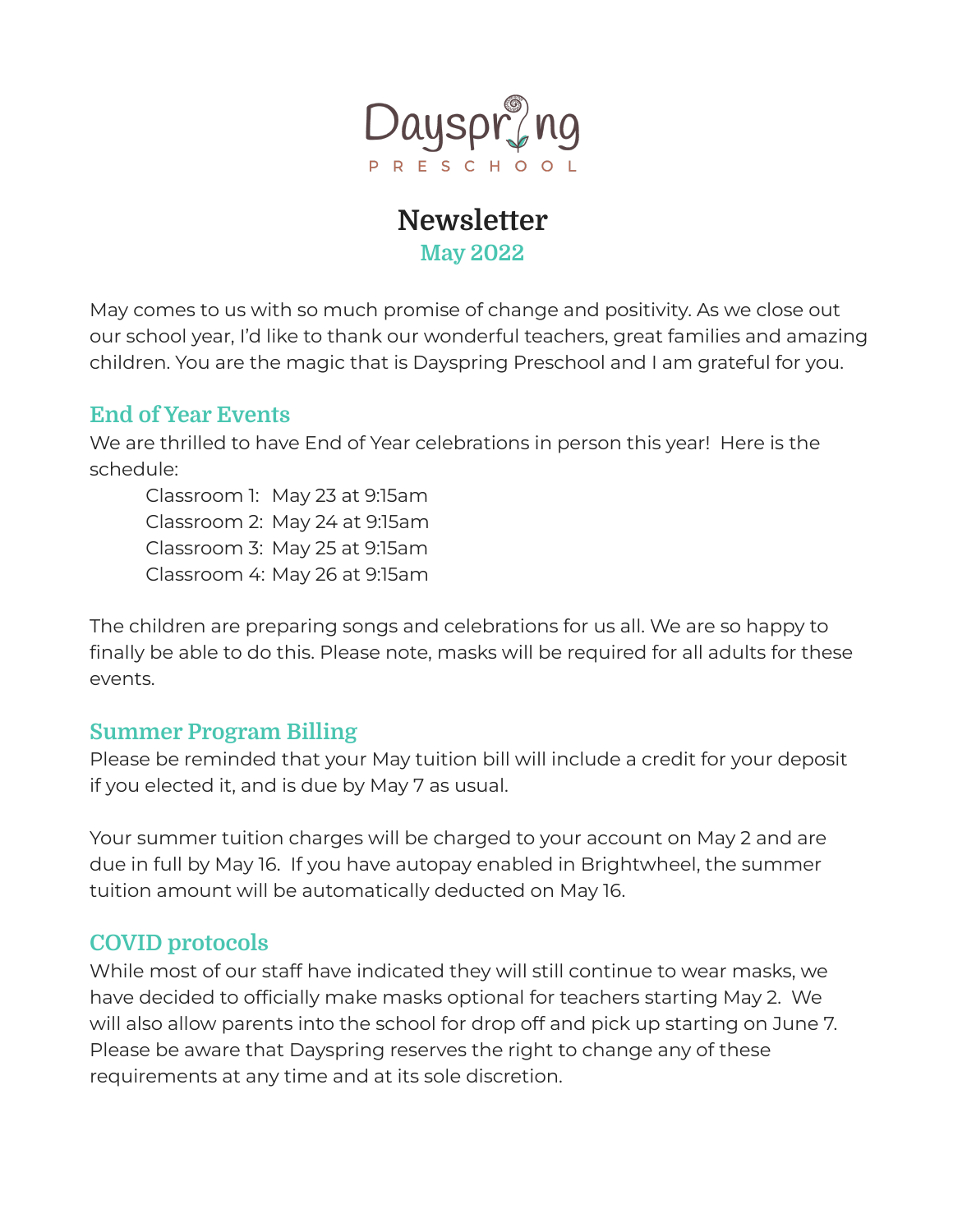## **New Teachers**

We are so happy to announce the arrival of three new teachers to bolster our already great staff. Ms. Rupita and Ms. Azadeh both have a background in business and education. Ms. Rupita will join Ms. Jyoti in Room 4, and Ms. Azadeh (*ah-ZAH-day* or Ms. Azi if that is easier) will join Ms. Preeti in Room 3. Ms. Swapna comes to us from biotechnology (yay science!) and will be our float teacher during the summer.

## **Dayspring Babies**

Ms. Lindya welcomed her first two grandchildren last month! Sophie Genevieve arrived on April 7 and Louie Irwin was born on April 11. Congratulations to Sophie and Louie for getting such an awesome Grandma, and congratulations to the extended Browne family.

McKenna is a big sister! Baby brother Caleb was born on April 22. Welcome Caleb and congratulations to the King family.

## **Reminders**

- Please remember to label sweatshirts, water bottles, etc. with your child's name.
- Dates to note:
	- **○ May 2-6 - Teacher Appreciation week**
	- **○ May 5 - Cinco de Mayo celebration**
	- **○ May 8 - Mother's Day**
	- **○ May 16 - Sports spirit day – wear the colors or jersey of your favorite sports team**
	- **○ May 23-26 - End of Year Celebrations/Graduation**
		- **■ Classroom 1: May 23 at 9:15am**
		- **■ Classroom 2: May 24 at 9:15am**
		- **■ Classroom 3: May 25 at 9:15am**
		- **■ Classroom 4: May 26 at 9:15am**
	- **○ May 30 - Memorial Day Holiday - Dayspring Closed**
	- **○ May 31 – Summer spirit day – wear a summer hat, swim trunks or something else that's "summery"**
	- **○ June 2 - Last Day of School**
	- **○ June 3 and June 6 - Teacher Workdays, Dayspring closed**
	- **○ June 7 - First day of summer session 1**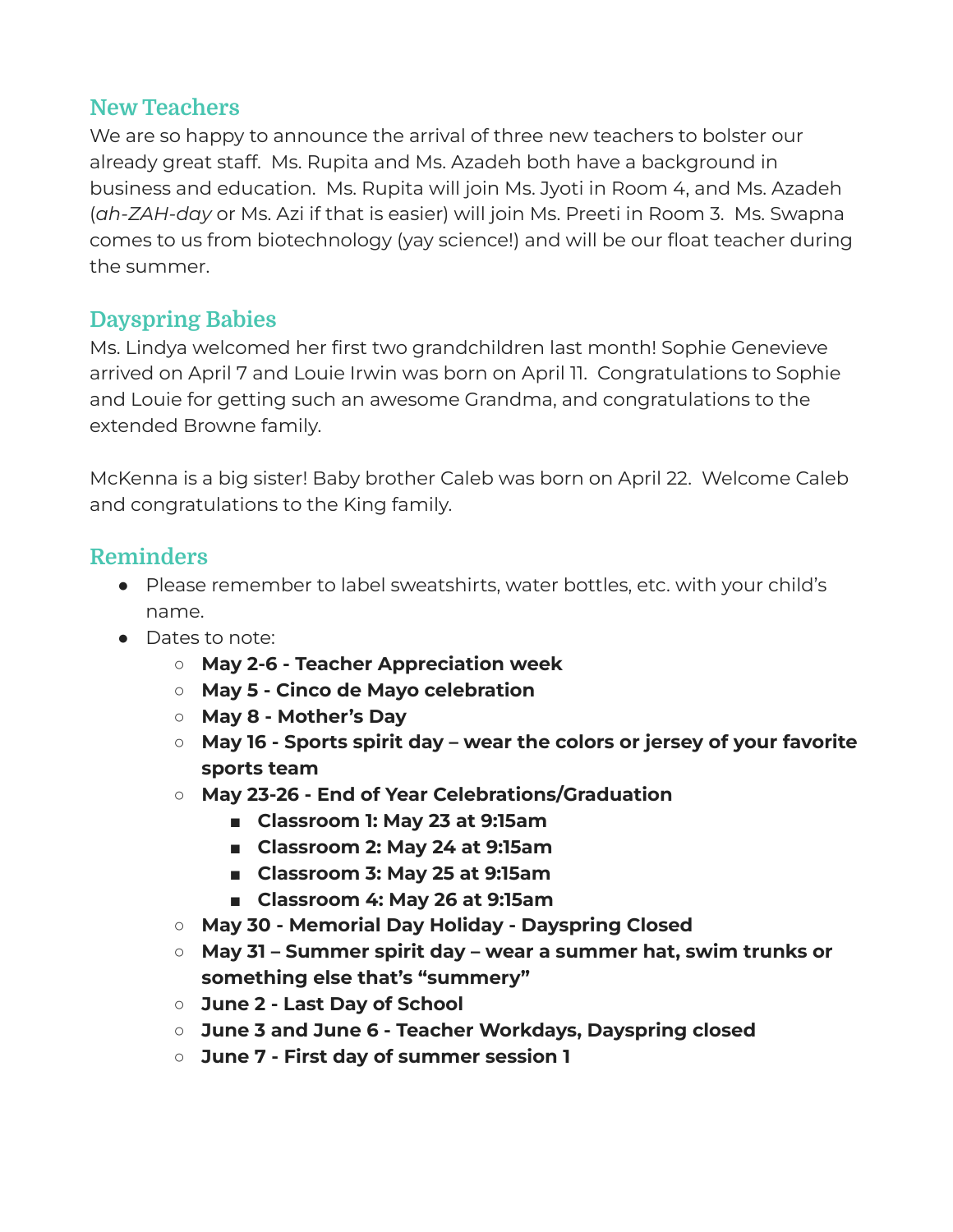## **Concepts of the Week**

**Week of May 16** Year End Prep **Week of May 23** Graduation **Week of May 30** Memorial Day

**Week of May 2** Eid, Cinco de Mayo, Mother's Day **Week of May 9** Are we there yet?/Transportation

## **Classroom Updates**

## **Room 1 - Butterflies**

It is hard to believe that we are almost at the end of the school year. In May we will review the letters of the alphabet, numbers 1-10, and basic geometric shapes. We will also work on our special Mother's Day gift. We will learn about Spanish heritage and celebrate Cinco de Mayo. We will also learn about the different kinds of transportation and how they help people do their work. We will continue to work on being respectful and kind to each other.

## **Room 2 - Little Ladybugs**

Hello Families! April was a busy month for us. We learned how we can take care of the Earth by cleaning up our surroundings and by recycling the things we use everyday. Using scripted stories, we learned how to be aware of our emotions, identify them and express them through words and pictures from our Emotion Chart. In May, we will celebrate Mother's Day and talk about ways we can show our appreciation to our mothers who take care of us all the time. We will also talk about Spanish heritage and celebrate Cinco de Mayo through song and dance. We continue to practice identifying numbers and writing the letters of the alphabet.

#### **Room 3 - Busy Bees**

As we wrap up the school year we would like to thank all of our Busy Bee families for an amazing year. We enjoyed growing and learning with our little friends, who are not so little any more. We wish all of our friends good luck for a bright future ahead. During the month of May we will celebrate Cinco de Mayo with some activities. We are planning to focus on art in our classroom. We will enjoy art by mixing primary colors, shaving cream fun, race car ramp painting, salt and water color magic, Sharpie and embossed tin art and 3-D art. We will work on our Mother's Day project and learn about different means of transportation during the "Are we there yet?" week. We will continue reviewing shapes, letters and numbers. We will learn and practice our graduation songs in class. We are looking forward to having a lot of fun.